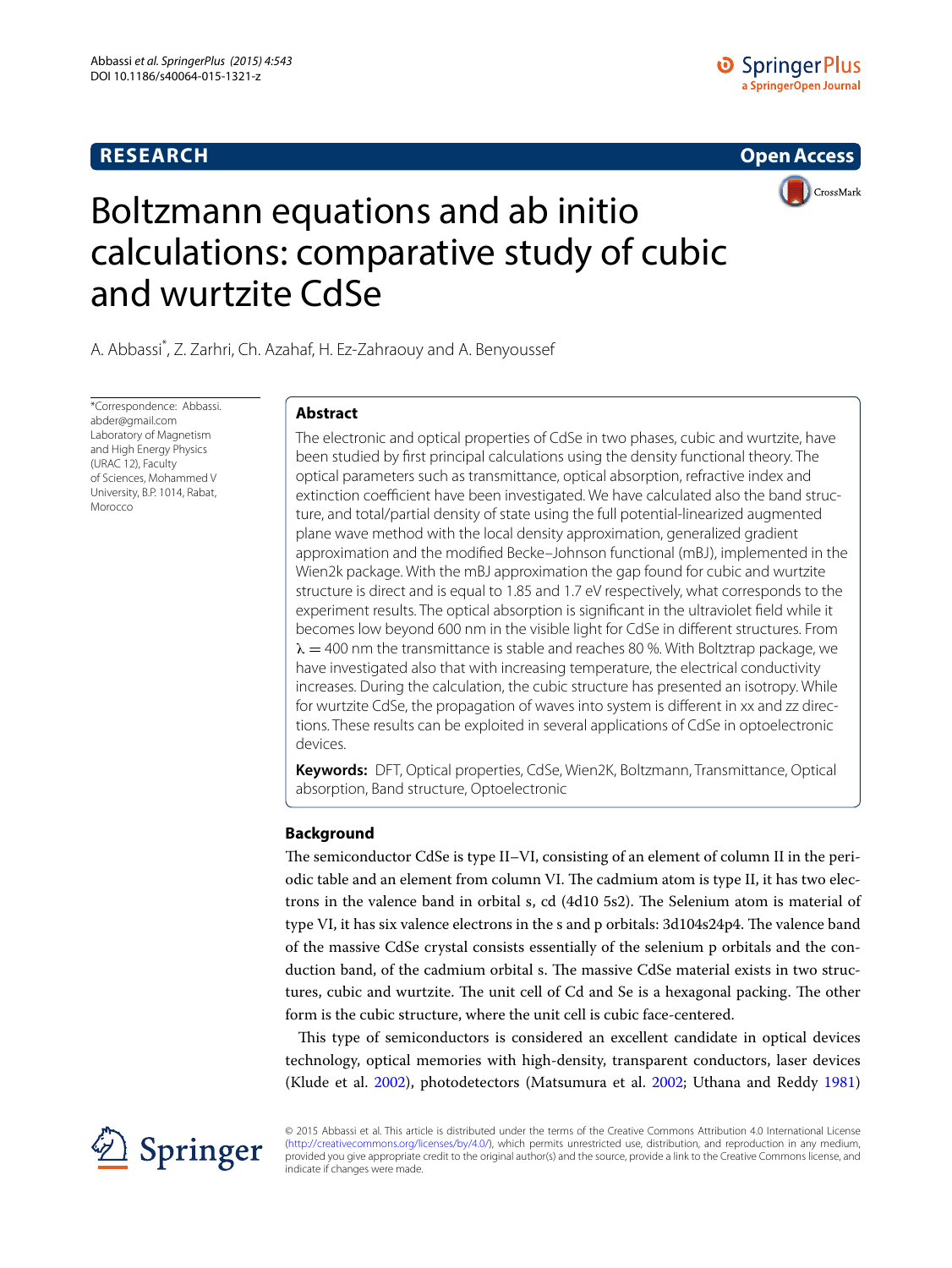photoelectric sensors (Fuentes-Hernandez et al. [2004](#page-7-3)), solar cells (Merad et al. [2005](#page-7-4); Merad et al. [2006](#page-7-5); Karl and Jr [1982;](#page-7-6) Murray et al. [1993](#page-7-7)). It can be also used as a biological labeling (Jr et al. [1998](#page-7-8)), and in spintronic devices (Beaulac et al. [2008\)](#page-7-9). The CdSe is transparent in infrared radiation, it is used sometimes in the fabrication of photoresistors and in thin layers for instruments using infrared light. This material is also highly luminescent.

CdSe crystallizes in two structures.

A hexagonal one, with space group P63 mc and the lattice parameters  $a = b = 4.299 A^{\circ}$ and  $c = 7.010$  A°. A cubic one, with space group F-43m and  $a = b = c$  6.05 A°.

Several studies and research were treated CdSe using WIEN2k, treating its electronic properties, gap band (Akinci et al. [2009](#page-7-10)). The aim of this work is to investigate the electronic (DOS, PDOS, band structure), optical (absorption, transmittance, extinction factor, refractive index) and electrical (electrical conductivity) properties in both, CdSe Cubic and wurtzite phases. We will show that we can use CdSe in several applications of opto-electronic and photovoltaic.

This study is also a comparison between the two phases, we will demonstrate that our results obtained with this approximation mbj are in agreement with the experimental data.

#### **Calculation method**

The present calculation is based on ab initio electronic structure. The first principles DFT calculations have been made with the full potential linearized augmented plane wave (FP LAPW) method using the WIEN2k program (Blaha et al. [2011](#page-7-11)). We also have to mention that our calculations have been performed using different approximations GGA (Perdew et al. [1996](#page-7-12)), LDA (Slater [1951](#page-7-13)) and modified Becke- Johnson functional (Blaha and Schwarz [2006\)](#page-7-14).

In order to define the calculation of wave function, we used an energy cutoff of −8.0 Ryd for the LAPW. In this calculation we work with the 500 K-point and the self-consistent was found stable and converge at 10−<sup>6</sup> Ryd.

The dielectric function is given by the following expression (Abbassi et al. [2015](#page-7-15)):

<span id="page-1-0"></span>
$$
\varepsilon(\omega) = \varepsilon_1(\omega) + i\varepsilon_2(\omega) = N^2 \tag{1}
$$

with

$$
N(\omega) = n(\omega) + ik(\omega)
$$
\n<sup>(2)</sup>

The dielectric function comprises two terms: real and imaginary, these two terms describe the variation of optical parameters, the imaginary part of this function is related to the optical conductivity by the following equation:

$$
\varepsilon_2 = \frac{\omega \sigma}{\varepsilon_0 [\tau_p^2 (\omega_0^2 - \omega^2)^2 + \omega^2]}
$$
\n(3)

The real part  $\varepsilon_1(\omega)$  allows also the calculation of other optical parameters, namely, the refractive index and extinction coefficient or attenuation K-factor, which describes the energy loss of a radiation passing through the materials, this relation is given as follows: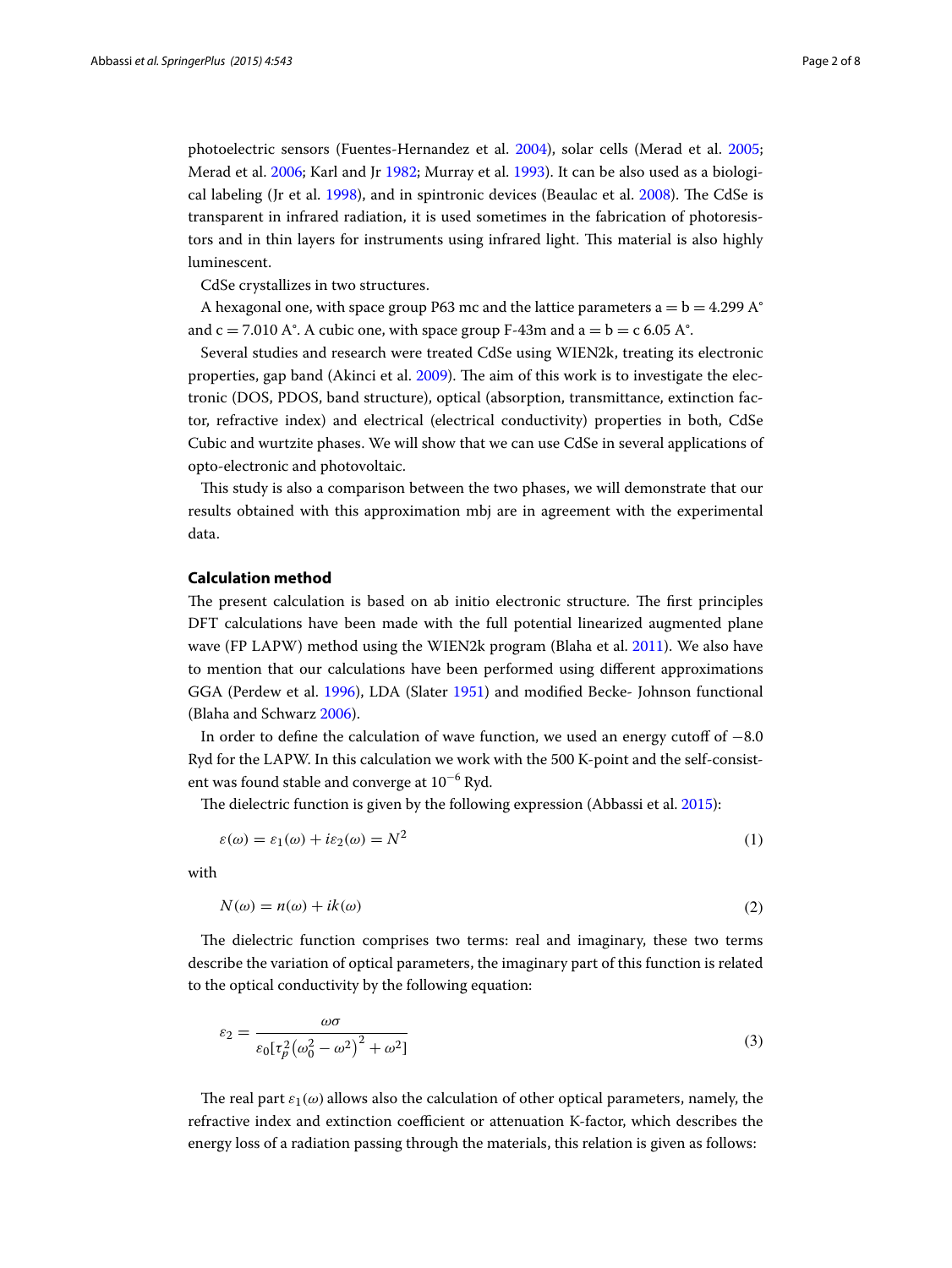$$
\varepsilon_1 = n^2 - k^2 \tag{4}
$$

It is also known that the absorption coefficient is related to the extinction coefficient what can be described by the following relation:

<span id="page-2-1"></span>
$$
\alpha = 2\pi k/\lambda \tag{5}
$$

To investigate the transport properties of CdSe, we exploit the structure band data calculated with Ab initio method and fitted into Boltzmann package, using the Boltzmann theory and the approach of rigid band (Madsen and Singh [2006;](#page-7-16) Ziman [2001\)](#page-7-17). We can learn from these approaches that the conductivity that depends on transport distribution can be given by:

$$
\sigma_{\alpha\beta}(\varepsilon) = \frac{1}{N} \sum_{i,k} \sigma_{\alpha\beta}(i,k) \frac{\delta(\varepsilon - \varepsilon_{i,k})}{\delta(\varepsilon)}
$$
(6)

We have noticed that  $\alpha$  and  $\beta$  are the tensor indices,  $\varepsilon_{i,k}$  is the band structure. N denotes the number of k-points that are sampled in the BZ.

## **Electronic properties**

#### **Band structure, total and partial DOS**

Figure [1](#page-2-0) shows the band structures of CdSe in different Cubic and hexagonal structures. This study was realized with different GGA, LDA and mBJ approximation. It is shown that the gap is direct in  $\Gamma$  point for the cubic and hexagonal structures. These different approximations give different gap values. Therefore the gap value with the mBJ (modified beak-Johnson) is close to the value of the experimental data (Kale and Lokhande [2005](#page-7-18)). The potential of semi local exchange, which retrieves the local density approximation (LDA) and GGA to a constant electron density, leads to the calculations that are more accurate. Table [1](#page-3-0) shows the different values of the gap obtained.

We have noted that both structures present DOS with presence of different regions of bands and energy levels. In the case of the cubic structure we observe that a very intense

<span id="page-2-0"></span>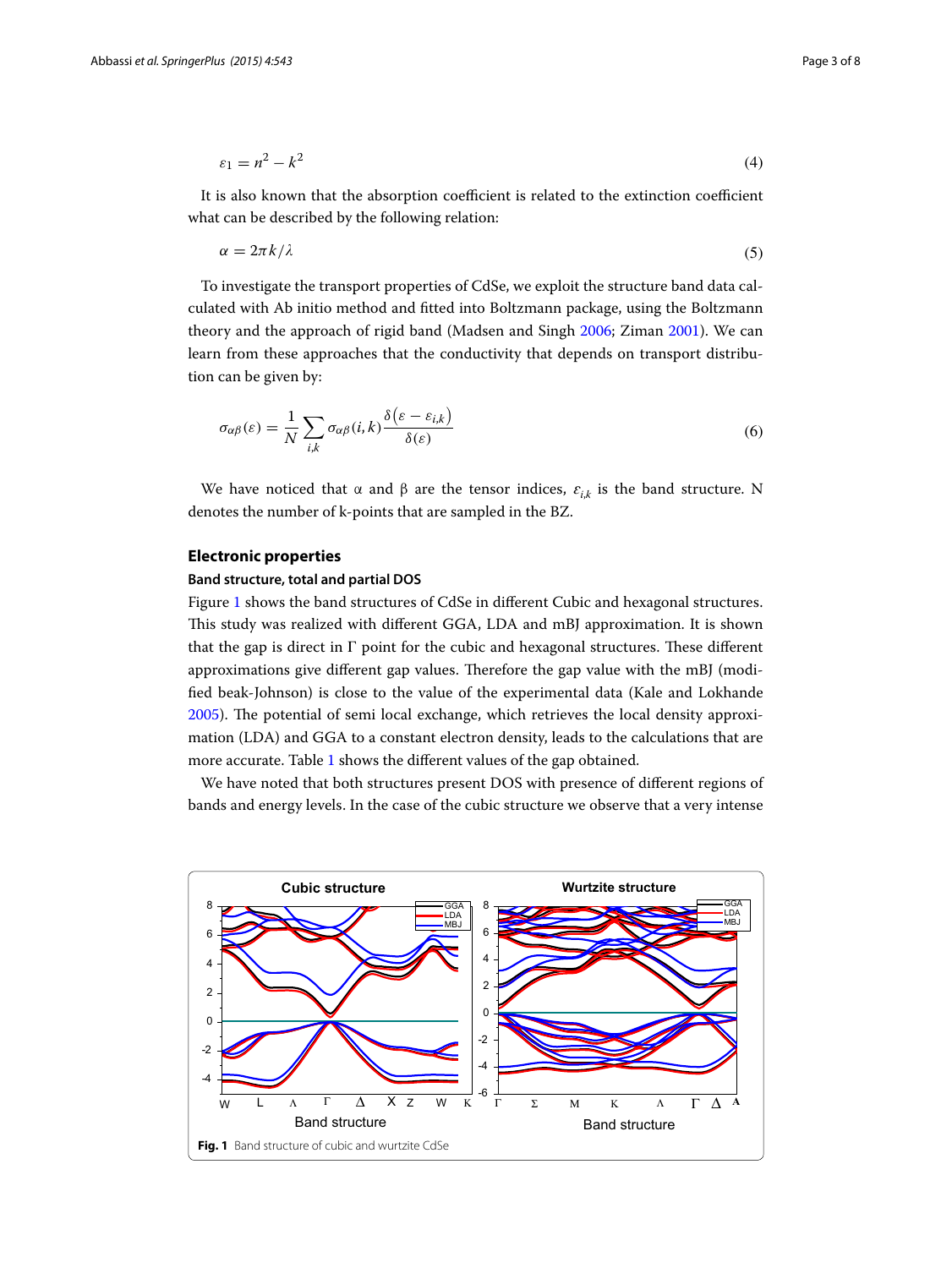|                    | LDA (eV) | GGA (eV) | $mBJ$ (eV) | Experiment                   |
|--------------------|----------|----------|------------|------------------------------|
| Gap-cubic phase    | 0.412    | 0.72     | 1.85       | 2.3 Kale and Lokhande (2005) |
| Gap-Wurtzite phase | 0.367    | 0.634    | 1/         | 1.7 Kale and Lokhande (2005) |

<span id="page-3-0"></span>**Table 1 The different values of the gap energy**

region appears in the conduction band and especially from 4.5 eV. The hexagonal structure as shown in Fig. [2,](#page-3-1) presents a region with a very intense energy levels in valence and the conduction band. We will make a detailed calculation in the total and partial density of states in order to understand this electronic structure.

Figure [3](#page-4-0) shows the total and partial density of state of CdSe in different structures. For the cubic structure it has several regions where energy level appears. In the valence band we can note that an intense band appear from −3.89 to 0 eV mainly due to the orbital p of Se and another range from −8.04 to −7.09 eV mainly due to the orbital d of Cd. The conduction band also has an intense range beyond 1.85 eV mainly due to the orbital d of Se and low occurrence of p and d of Se.

In the hexagonal structure, the valence band is formed of an intense region from −3.89 to 0 eV essentially due to the orbital p of Se and a region from −8.04 to −7.04 eV which is mainly due to the orbital d of Cd. Beyond 1.7 eV, the conduction band is formed with a low occurrence of orbital d of Cd and p, d of Se.

It is also noted that the difference between the gap energy of wurtzite and cubic structure is  $\Delta$ Eg = 0.15 eV.

### **Optical and transport properties**

Figure [4](#page-4-1) shows the variation of absorption as a function of a wavelength for CdSe in different structures. This study shows that CdSe in the cubic structure is isotropic. The propagation of radiation hν in xx and zz directions is the same in the system. It has a significant absorption in the ultraviolet range and becomes very low from 600 nm. In

<span id="page-3-1"></span>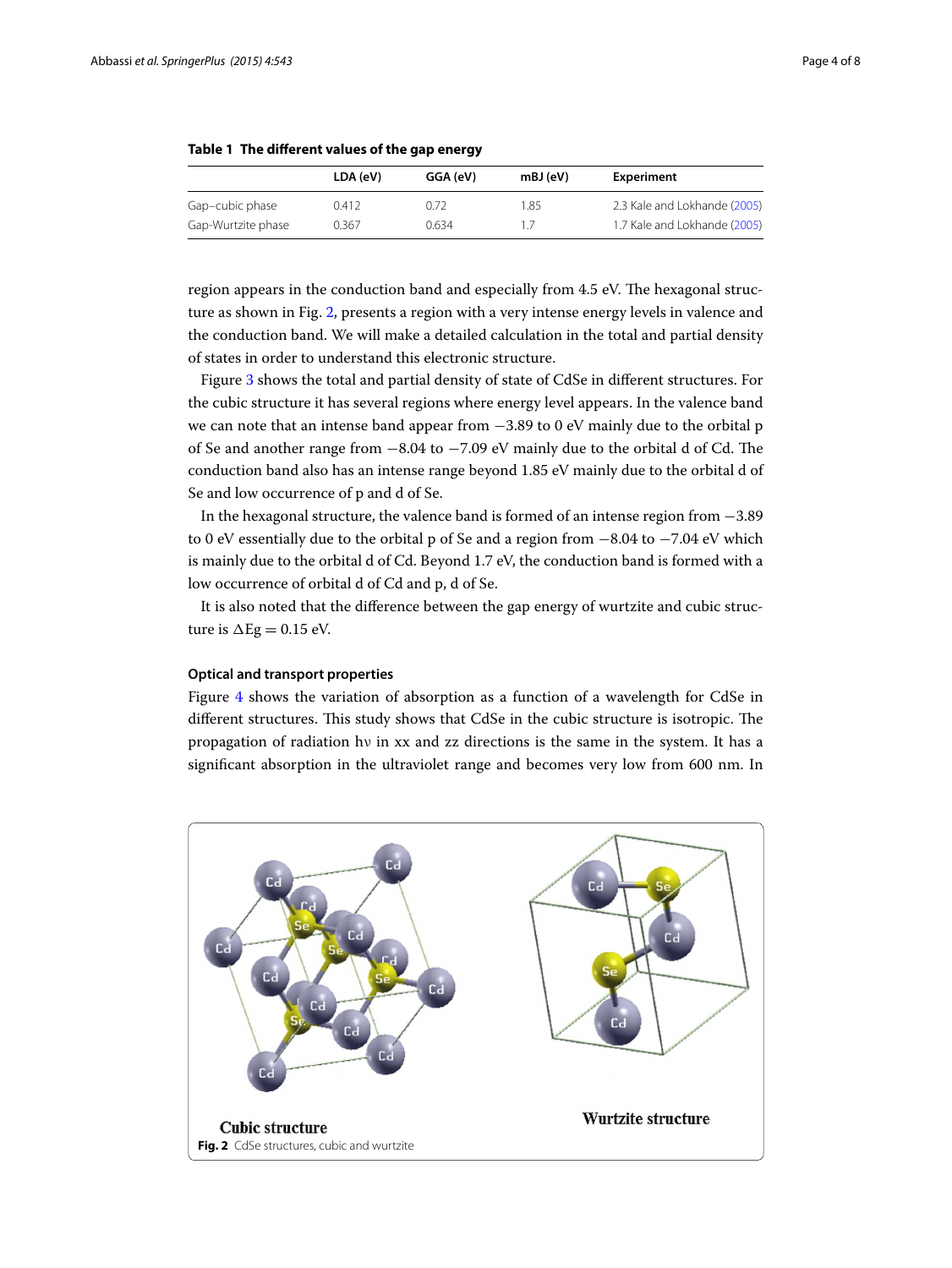

<span id="page-4-1"></span><span id="page-4-0"></span>the range of 380–600 nm in the visible light, CdSe has a low absorption and substantially lower than the ultraviolet.

CdSe in wurtzite structure is not completely isotropic, the propagation of radiation in the direction xx and zz is different, especially in the range of 200–300 nm. The variation of the absorption in the region of ultraviolet and visible light of Wurtzite does not present a large difference with the cubic structure.

According to the Fig. [5](#page-5-0), the transmittance of CdSe is stable and can reach 80 % from  $\lambda = 400$  nm for the cubic and hexagonal structures. The hexagonal system is not isotropic, it does not present the same variation of transmittance, particularly in the ultraviolet field.

In the ultraviolet field, the transmittance is not stable and shows the lowest value for the cubic structure at  $\lambda = 144$  nm where the reached value amounts 40 %. CdSe in its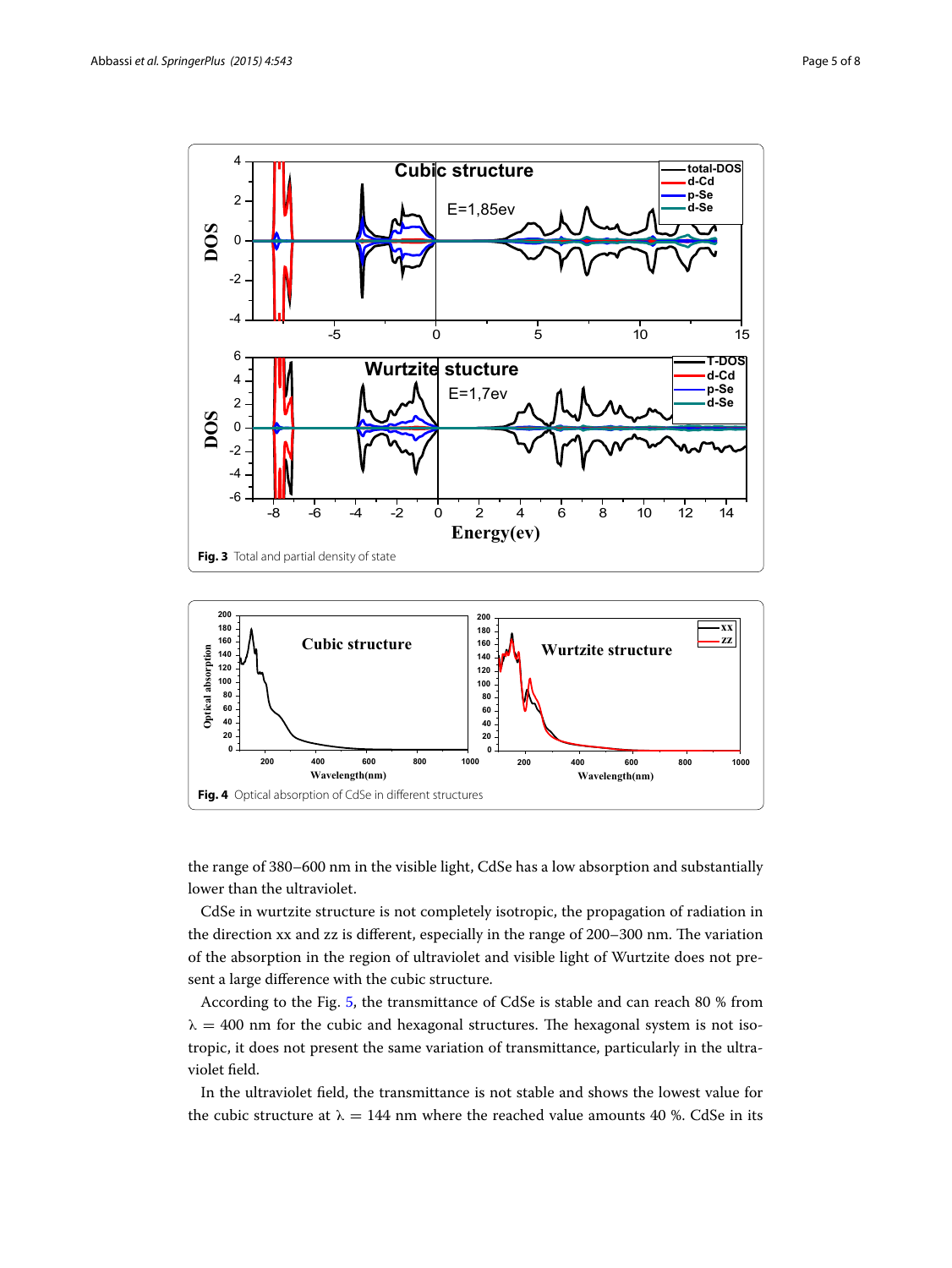

<span id="page-5-0"></span>structure behaves as transparent in the visible light and absorbent in ultraviolet. These optical properties can be exploited in various optical applications.

The refractive index is also one of the optical properties of the systems, it describes the behavior of radiation propagating in materials. We have noted that in the absorbent systems, the refractive index consists of two expressions, real and imaginary parts as shown in Eq. ([2](#page-1-0)).

It is also noted that the imaginary part of the refractive index shows the attenuation K of the wave, which is essentially designed to investigate the energy loss of the radiation. It is related to the absorption coefficient by the Eq. [\(5](#page-2-1)).

Figure [6](#page-6-0) shows the variation of the refractive index n and the extinction coefficient K as a function of energy. The curves show that for the energies lower than 4 eV, CdSe is transparent, the highest values reached of the refractive index are: 2.78 for the cubic structure what corresponds to 4.2 eV energy, and for the hexagonal structure the  $n = 3.06$  what corresponds to the 4.68 eV energy. The refractive index decreases in both structures with increasing of energy which is in agreement with these experiment results (Ninomiya and Adachi [1995\)](#page-7-19). Regarding to the extinction coefficient, it increases to a value of 2.09 what corresponds to  $E = 8.36$  eV for cubic structure and to  $K = 2.11$  what correspond to 8.12 eV in wurtzite structure (Fig. [7](#page-6-1)).

Using the Boltzmann equation mentioned above, we have calculated the variation of the electrical conductivity as a function of temperature. This calculation is very important to describe the electrical behavior of CdSe,

It has been observed that CdSe in cubic and wurtzite structure has an increasing electrical conductivity while the temperature increases, which means that the number of free electrons increases. Our results are in agreement with the experimental results (Suresh and Arunseshan [2014](#page-7-20)). This conductivity is mainly due to the presence of selenium vacancies as is reported by several researchers. Therefore, we can conclude that CdSe can be exploited as a semiconductor in photovoltaic applications, the conductivity and transmittance which reaches 80 % are significant parameters that allow us to consider this material as a candidate in solar cell applications.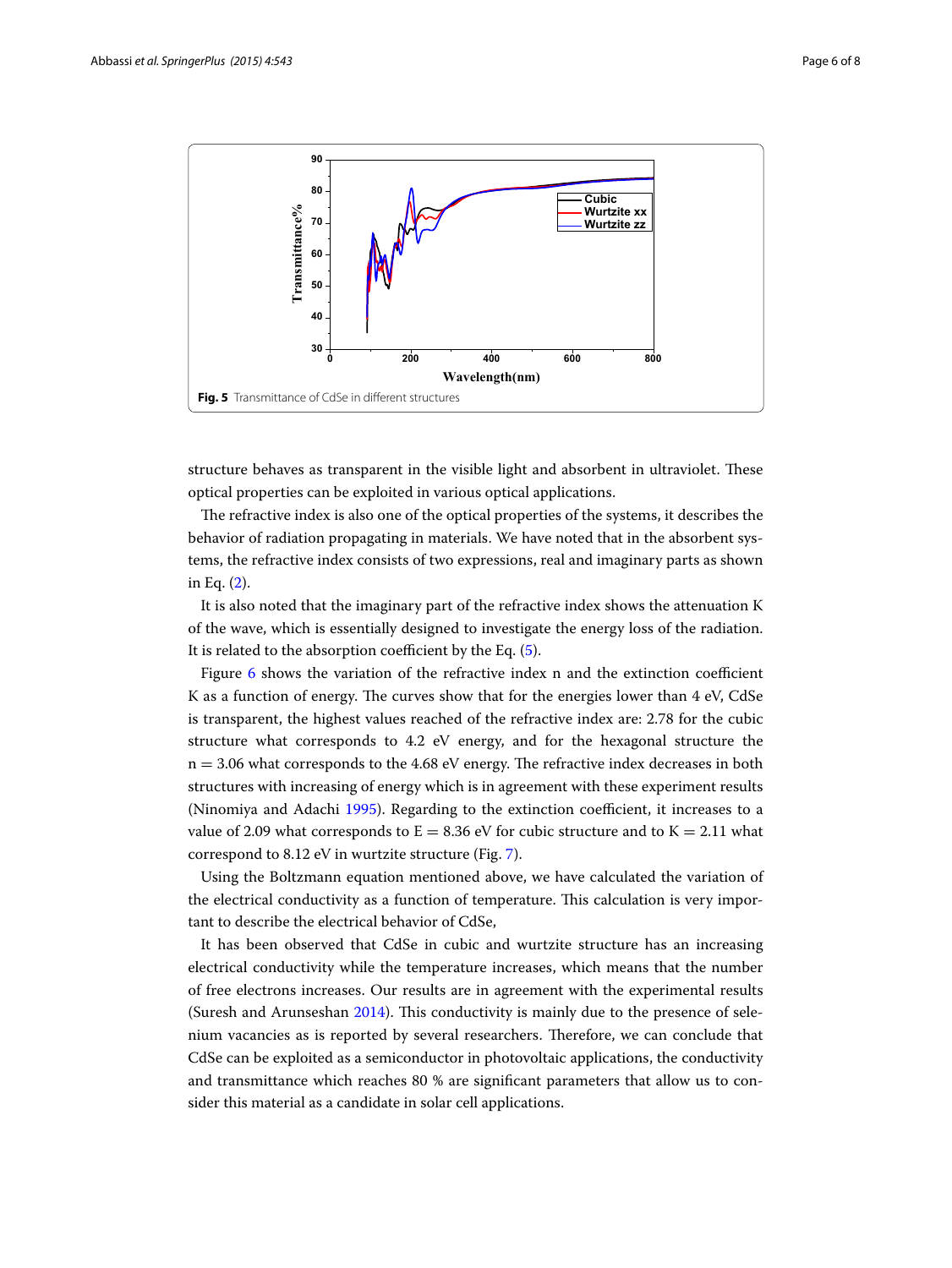

<span id="page-6-0"></span>

## <span id="page-6-1"></span>**Conclusion**

We have calculated the electronic, optical and electrical properties of CdSe in different phases, cubic and wurtzite model with different approximations. Using Boltztrap equations and FP-LAPW method with the generalized gradient approximation (GGA), local density approximation and mBJ approach. The calculations show that the cubic structure is isotope while for wurtzite structure the propagation of radiation hν is different in xx and zz directions.

The decreases of absorption coefficient in the visible light, a stable transmittance which reach 80 % in the visible light range beyond 400 nm were showed. We have investigated also that with increasing temperature, the electrical conductivity increases. The optical absorption is significant in the ultraviolet field. We have shown favorable results